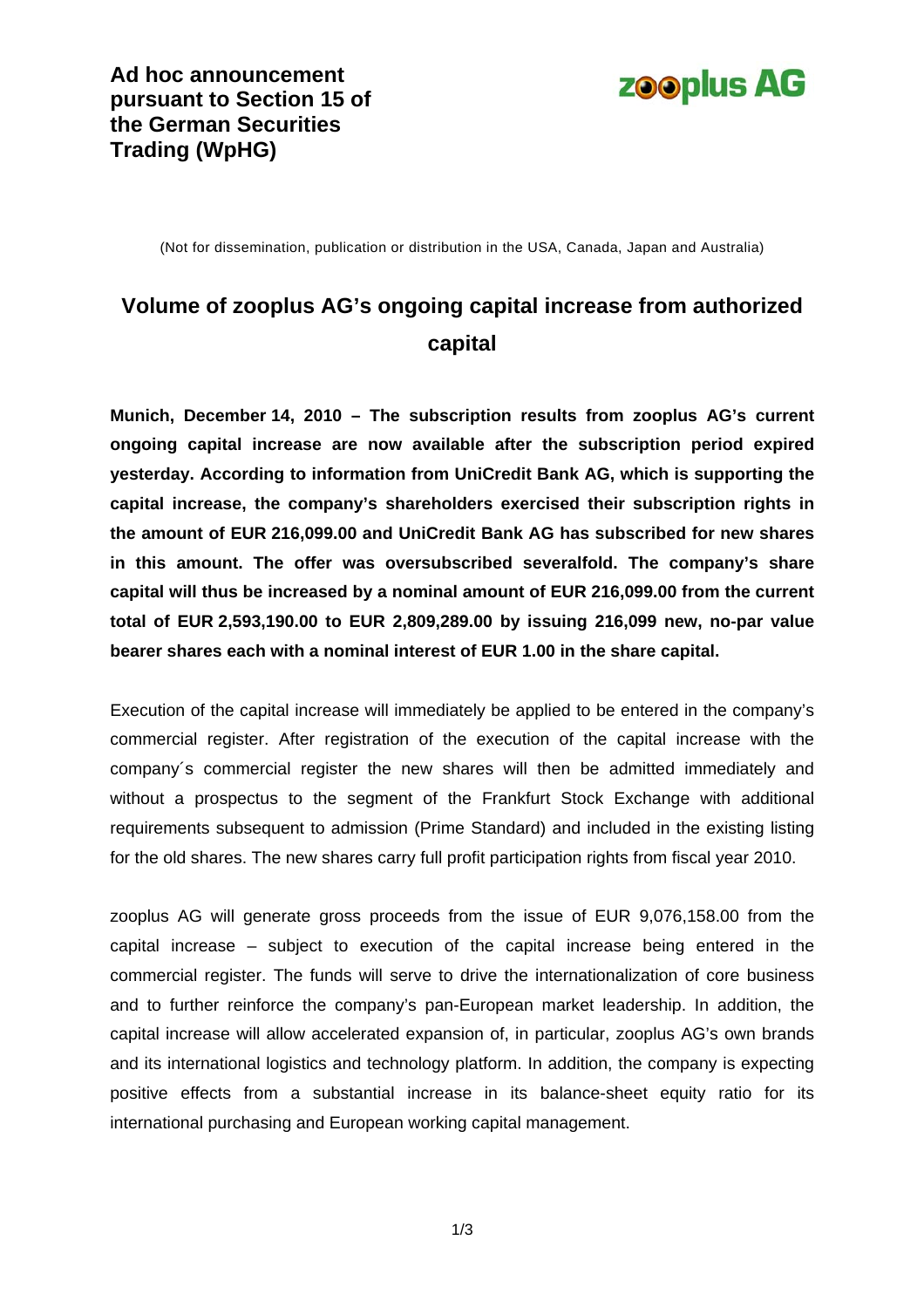**Ad hoc announcement pursuant to Section 15 of the German Securities Trading (WpHG)** 

# **zooplus AG**

#### **Exclusion clause**

This publication is exclusively for information purposes and does not constitute either an offer to sell or a solicitation of an offer to buy any securities. There was neither a public offer in connection with this transaction, nor will there be a public offer of securities. No securities offering prospectus has been or will be prepared in connection with the transaction. Dissemination of this disclosure and the offer and sale of securities could be subject to restrictions in certain jurisdictions.

#### **United States of America**

This notice is not designated for persons in the United States of America (including its territories, dependencies, federal states and the District of Columbia) and may not be disseminated either directly or indirectly in the United States of America.

This notice is neither an offer nor part of an offer for the sale of or a solicitation of an offer to buy or subscribe for securities in the United States of America. The shares of zooplus AG detailed herein (the "shares") are and will neither be registered according to the provisions of the United States Securities Act of 1933 in its respective applicable version ("Securities Act") or the securities trading laws in individual states of the USA, nor will they be offered or sold in the United States of America. The shares may neither be offered or sold in the United States of America nor to persons in the United States of America or delivered their either directly or indirectly, excluding exceptional cases as a result of an exemption from the registration requirements in the Securities Act or the law of an individual state of the USA.

#### **Canada, Japan and Australia**

This disclosure is not intended for persons in Canada, Japan or Australia. The securities detailed in this disclosure may not be offered or sold to persons in these countries.

#### **<End of ad hoc announcement>**